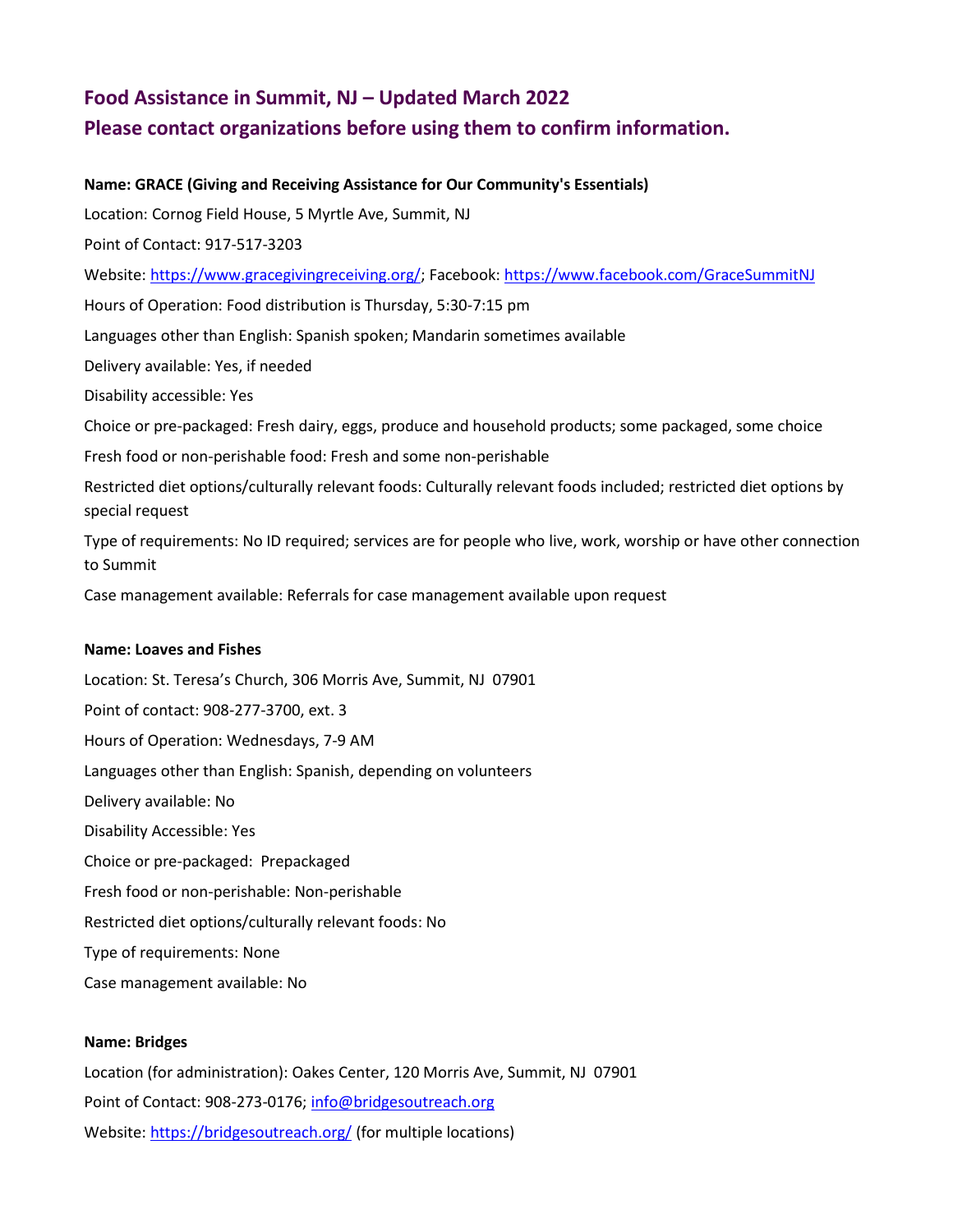Hours of Operation: All bag lunches are provided through the case manager; there is no fixed location or hours to pick up food. Languages other than English: Not in Summit Delivery available: All bag lunches are delivered via the case manager. Choice or pre-packaged: Prepackaged Restricted diet options/culturally relevant foods: Depends on the food donations received by Bridges Fresh food or non-perishable: Both, but depends on what food has been donated to Bridges for distribution Type of requirements: Proof of need Case management available: Yes

## **Name: SHIP (Summit Helping Its People)**

Location: Calvary Church, 31 Woodland Ave, Summit, NJ 07901

Point of Contact: 908-829-0515

Hours of Operation: Monday-Friday, 6-7:30am; Saturday and Sunday, 11am-noon. \*During covid, food is picked up; outside of covid, food is served inside.

Languages spoken other than English: No

Delivery option available: No

Disability Accessible: Yes

Choice or pre-packaged: Mostly pre-packaged; some choice

Restricted diet options/culturally relevant food: Will try to accommodate

Fresh food or non-perishable: Fresh food

Requirements: No

Case management: Can refer people for help

#### **Name: Warm Hearts**

Location: Beacon Unitarian Universalist Congregation in Summit, 4 Waldron Avenue, Summit, NJ 07901 Point of Contact: 908-295-5921 Website[: https://www.summitbeacon.org/swh](https://www.summitbeacon.org/swh) Hours of Operation: Monday-Saturday, 9am-1pm, October- March 31 Languages other than English: No (but depends on volunteers) Delivery available: No Disability accessible: Yes Choice or pre-packaged: Soup or prepared meals to eat there or can take out, bread, coffee Restricted diet options/culturally relevant foods: Will try to accommodate Type of requirements: None Case management available: Referrals for case management available